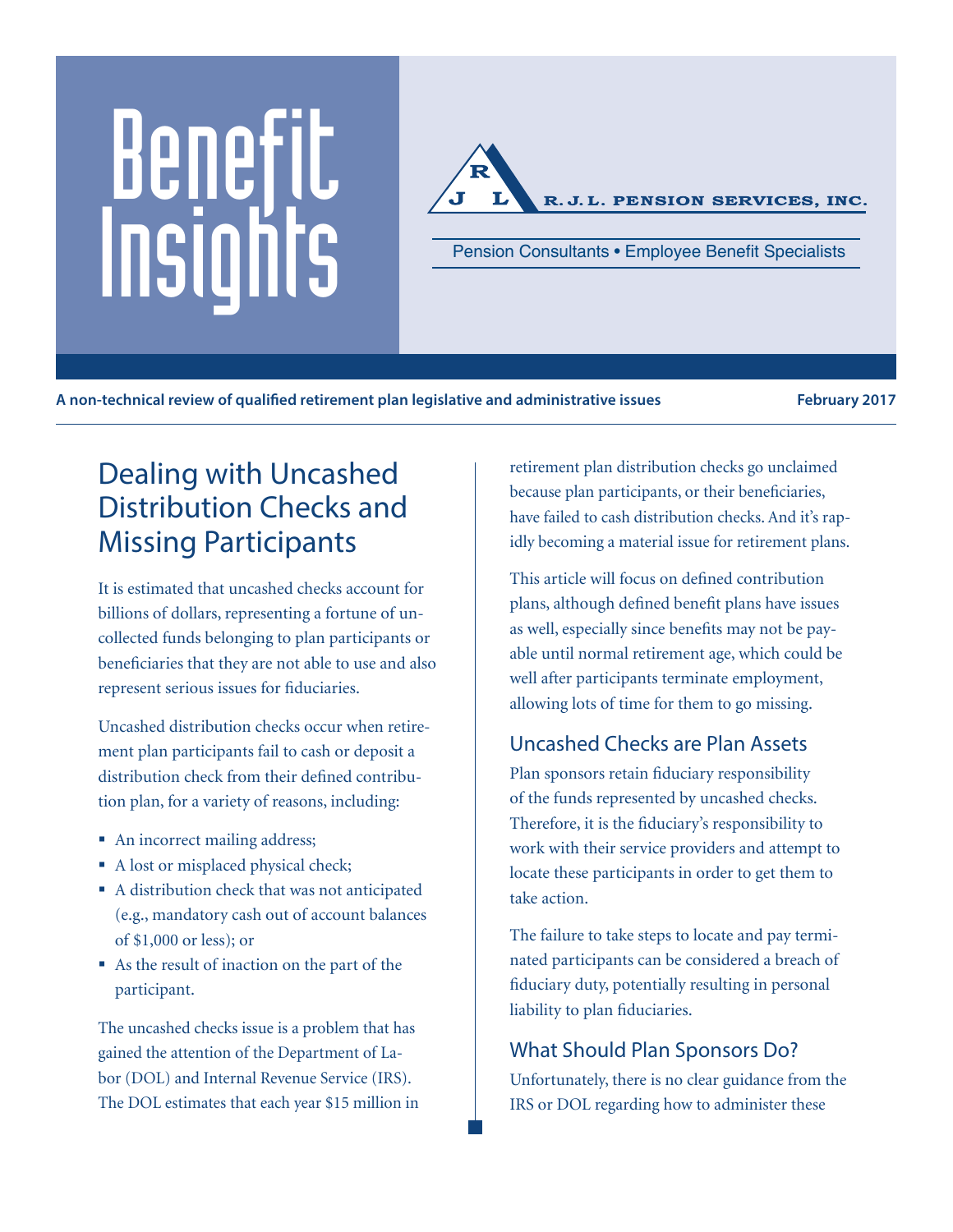checks. Until guidance is issued by regulators, plan sponsors should take a best-practices approach while working with ERISA attorneys and service providers to develop policies and processes for managing uncashed checks, outlining those processes in plan documents (along with recording the rationale behind the choices made) and making sure the processes are implemented properly. At a minimum, plan documents or written procedures should describe:

- The steps that will be taken to locate lost or non-responsive participants;
- The time frames for banks or the plan administrator to report uncashed checks to the plan; and
- How the funds from uncashed checks will be handled if the participant cannot be located.

#### Searching for Missing Participants

Plan fiduciaries must make a reasonable effort to locate missing participants and should keep accurate records of all efforts to locate them. The DOL has provided steps for finding participants for terminating defined contribution plans. This guidance can be useful for ongoing plans as well.

#### Required Steps

The minimum steps a fiduciary must take to find lost participants are:

**Send a notice by certified mail:** This method allows the sender proof of mailing via a mailing receipt and verification that mail was delivered.

**Check related plan and employer records:** Check other plan records as well as records for other company benefits such as health insurance plans.

**Check with the participant's plan beneficiary:** Check with the designated beneficiary to see if he or she can provide contact information that may help locate the missing individual.

**Use free internet search tools:** These tools include search engines, public records databases, obituaries and social media sites.

#### Reasonable Additional Steps

If none of the required search methods is successful in locating the participant, the plan fiduciary needs to consider whether it would be prudent to use other methods, such as fee-based internet search services, commercial locator services and credit reporting agencies.

If the cost of using these services will be charged to the participant's account, the plan fiduciary will need to consider the size of the participant's account balance in relation to the fees that would be incurred when deciding whether to use any of these alternatives.

## What are the Options if the Participant Cannot be Found?

Due to the lack of regulatory guidance regarding uncashed checks, the challenge for plan sponsors is how to appropriately handle these assets while meeting their fiduciary responsibilities. The best practice solutions available to plan sponsors depend on whether a plan is ongoing or terminating and the plan document provisions. They include:

#### Return Funds to the Plan

If the account balance exceeds \$5,000, return the funds to the plan and reestablish the participant's account so that new earnings will accumulate. The plan sponsor must decide how to invest the assets, address restoring withheld taxes and determine if interest should be added to the account. If Form 1099-R was previously submitted to the IRS, a corrected one should be filed.

#### Forfeit the Account Balance

Many plans include provisions that allow account balances under \$1,000 to be forfeited. If the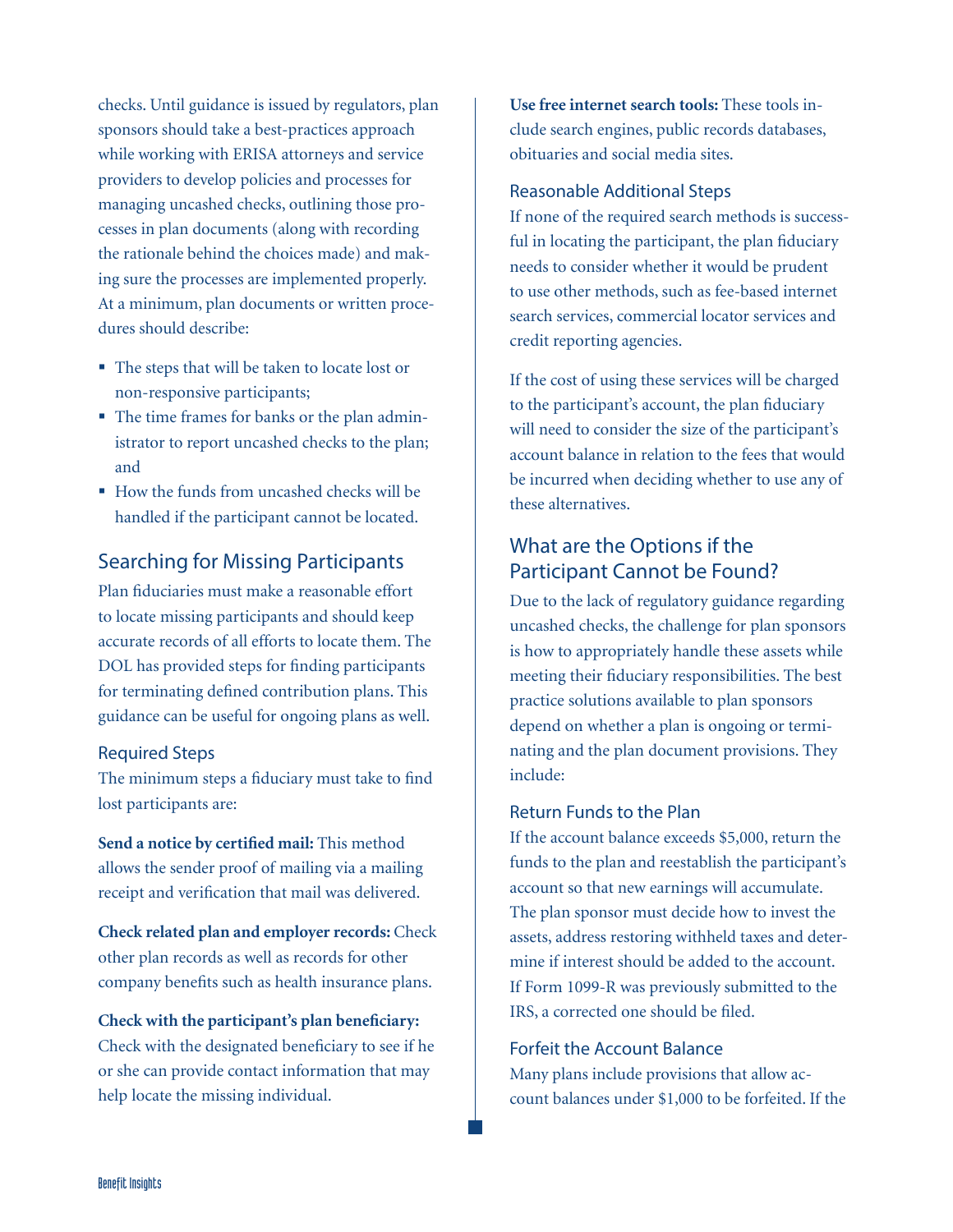participant comes forward in the future, the plan must make him or her whole by reinstating the forfeited amount and paying the distribution. If sufficient funds do not exist in the plan's forfeiture account at the time payment is requested, such amounts will need to be paid by the plan sponsor.

The plan should have rules and procedures addressing the time frames and circumstances in which assets may be forfeited if accounts remain unclaimed and the procedures for reinstatement if later claimed. To provide for possible future distribution requests, should a participant reappear, the plan sponsor must keep records of the forfeited account balances of missing participants.

Forfeiting funds without making reasonable efforts to locate missing participants raises compliance issues, especially if the plan uses forfeitures to reduce employer contributions.

#### Roll Over Assets to an IRA

The DOL has provided guidance on using automatic rollovers to roll assets of less than \$5,000 into an IRA in the name of the missing or unresponsive participant or his or her beneficiary. Rollover IRAs are a viable transfer option for active plans with a mandatory cash out provision. Moving uncashed check assets into IRAs can:

- Preserve the tax-deferred status of participants' retirement accounts;
- Simplify plan administration;
- Lower overall plan costs; and
- Reduce potential fiduciary risk.

By utilizing automatic rollover IRAs, plan sponsors will be deemed to have met their fiduciary responsibilities, freeing them from the ongoing fiduciary and administrative burden of uncashed checks/unclaimed plan assets.

Most IRA custodians will take multiple steps to locate the participant to reunite him or her with the newly created account, conducting research in an attempt to locate and notify the appropriate parties. The plan sponsor should be careful to choose a rollover IRA custodian that has effective search procedures in place, as well as a proven record of reuniting plan participants with their assets.

Regulations provide a safe harbor method to satisfy fiduciary duties in selecting the IRA provider and the default investment. Specifically, an automatic rollover of a cash out distribution will satisfy the safe harbor if the following conditions are met:

- The rollover amount cannot be more than \$5,000, unless from a terminating defined contribution plan;
- The account balance must be rolled over to an entity authorized by the IRS to act as an IRA custodian, such as a trust company, bank, credit union or registered mutual fund;
- The rolled over money must be invested in a product that meets requirements relating to preserving principal and providing a reasonable rate of return and liquidity;
- The fees and expenses for the IRA cannot be more than the fees and expenses the IRA provider charges for similar, non-automatic rollover IRAs; and
- The participant must have the power to enforce the terms of the IRA.

#### Withholding 100% of the Participant's Account Balance is **not** an Option

In the past a popular practice was to simply pay the entire amount of the distribution to the IRS as income tax withholding. Although very clean and efficient from the plan sponsor's perspective, the IRS issued guidance indicating such practice was not acceptable. Therefore, sponsors should no longer pursue 100% withholding as an option.